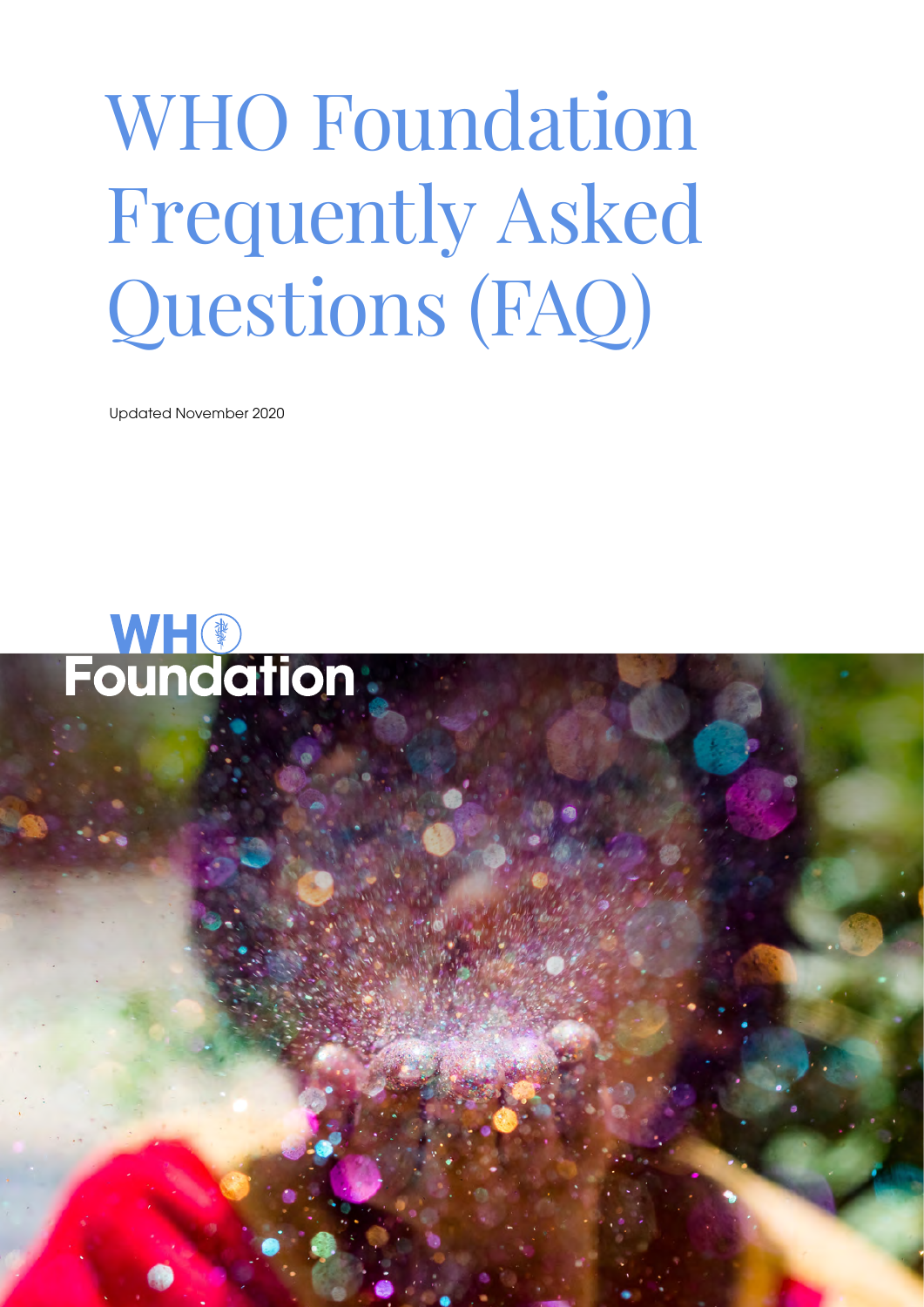# Table of Contents

| <b>GENERAL</b>                        |  |
|---------------------------------------|--|
| <b>LEGAL STRUCTURE AND GOVERNANCE</b> |  |
| <b>RELATIONSHIP WITH WHO</b>          |  |
| <b>DONATIONS</b>                      |  |
| <b>PARTNERSHIPS</b>                   |  |
| <b>GRANT-MAKING</b>                   |  |

### <span id="page-1-0"></span>General

#### **What is the WHO Foundation?**

The WHO Foundation is an independent grant-making foundation, based in Geneva, that sets out to protect the health and well-being of everyone in every part of the world, working alongside the World Health Organization and the global health community. It supports donors, scientists, experts, implementing partners, advocates, and more, from every country, in rapidly finding new and better solutions to the most pressing global health challenges of today and tomorrow.

#### **Why was the WHO Foundation created?**

The WHO Foundation has been set up with the vision to invest in every life. Tackling the biggest and most pressing global health challenges faced by humanity today, while preparing for those we will face tomorrow, is now critical. We have to be far more prepared to avoid further pandemics, prevent climate change health challenges from crippling our health systems and to ensure preventable diseases are avoided.

The Foundation was in development for nearly two years before it was launched in May 2020 and the impact of COVID-19 has shown even further the urgent need for investment in health. The Foundation funds programs and initiatives related to the three WHO pillars, and essential themes that are the foundations of better health. Currently, the WHO is not set up to approach individual or corporate donors. The WHO Foundation is dedicated to fundraising and tailored for specific types of donors. We speak their language, and we have the ability to craft tailored projects and partnerships.

For example, High Net Worth Individuals (HNWIs) look for a personalized process in which they can invest and engage, and the WHO Foundation can provide that. Furthermore, the WHO Foundation, as an independent entity, can offer tax incentives to donors. Similarly, WHO is not set up for donations from the general public where an internal system to handle donations would risk overly high transaction costs. In addition, the WHO Foundation provides a further layer of separation to protect the normative work of WHO from undue influence.

#### **Where will the WHO Foundation be located?**

The WHO Foundation has been established in the canton of Geneva, Switzerland. It works with service providers or liaison officers in key donor markets.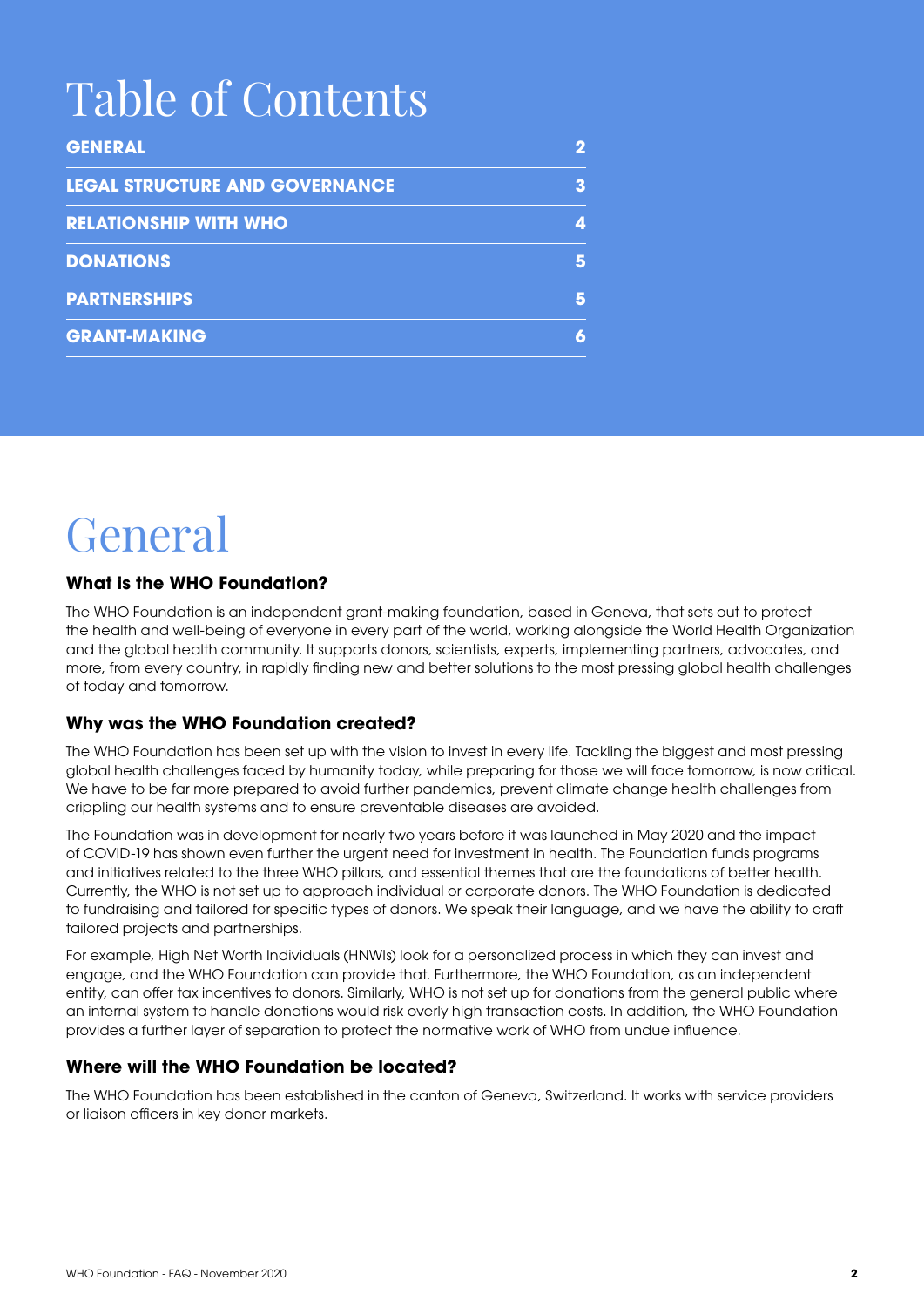## <span id="page-2-0"></span>Legal structure and governance

#### **What is the legal status of the Foundation?**

The WHO Foundation is a legally independent entity under Swiss law, with its own bank account and staff. The Foundation is therefore legally not being established by WHO. However, a Memorandum of Understanding (MoU) has been signed by WHO and WHO Foundation and is accessible here.

#### **Why is the Foundation being set up in Switzerland?**

There are a number of reasons for this:

- Proximity to WHO
- Flexible governance arrangements
- Relatively simple legal set-up and low establishment costs
- Robust legal and regulatory framework
- Neutrality of Switzerland

#### **To whom is the WHO Foundation accountable?**

The WHO Foundation is accountable to the WHO Foundation Board, the highest executive Board in the organisation.

#### **What is the nature of WHO's relationship with the Governance of the WHO Foundation?**

WHO will have a permanent observer seat on the Foundation Board. WHO will also work closely with WHO Foundation advisory groups to ensure alignment with the WHO General Program of Work (GPW), WHO norms and standards and WHO priorities.

#### **Why is the WHO Foundation not being housed within the WHO?**

An entity set up under private Swiss law offers several advantages that underpin the business case for the Foundation. Such advantages cannot be provided by an entity housed within WHO. These include:

- An ability to provide tax deductions and hence be attractive to high net worth donors, the private sector and individuals in the context of flash appeals
- A nimble governance structure, that is more attractive to non-traditional donors, comprised of philanthropists or individuals that have access to such persons
- A legal separation from WHO thereby providing a more credible firewall that protects WHO
- An ability to engage in innovative financing mechanisms implemented through, or in collaboration with, the Foundation
- The possibility of setting up endowments and receive legacies and trusts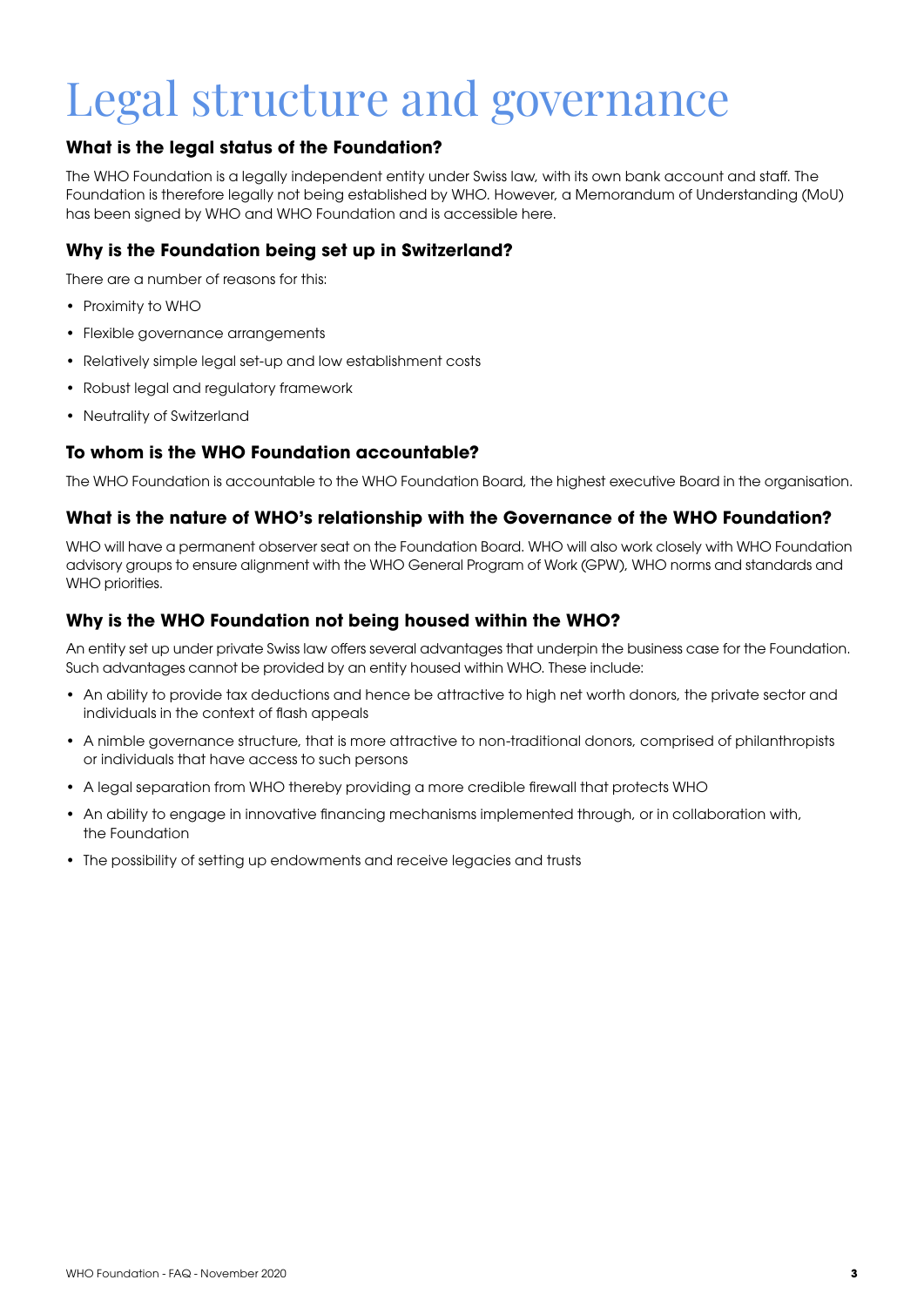# <span id="page-3-0"></span>Relationship with WHO

#### **How is it ensured that the WHO Foundation advances the interest of WHO and safeguards its reputation?**

The following mechanisms enable WHO's input into the WHO Foundation's strategic and operational conducts:

- WHO input in the statutes of the Foundation
- The MoU between WHO and the Foundation
- The role of WHO as an observer on the Foundation board
- WHO in being a member of, and proposing persons to be in, advisory bodies of the Foundation
- Close consultations between the Director General of WHO and the WHO Foundation Chair of the Board on the process and selection of the CEO
- Periodic consultations (at least quarterly) between WHO Director General, the WHO Foundation Chair of the Board and the WHO Foundation CEO

#### **What is stated in the MoU between the WHO Foundation and WHO?**

The MoU contains key provisions that regulate the relationship between WHO and the Foundation. These provisions include:

- Authorization to use the WHO name on a revocable basis
- Description of a mechanism that would require the Foundation to work with WHO in identifying WHO areas, on a high level, that need to be funded and for which the Foundation can solicit funds in a flexible manner
- Application of the FENSA principles to the work of the Foundation
- Requirement for periodic consultations with WHO DG
- Possibility for WHO to propose potential Board nominees
- Requirement to consult with, and take into account, the views of, WHO on any governance changes including governance composition or any material decisions that impact the business model of the Foundation
- Role of WHO as an observer on the Board
- Ability to participate in, and nominate members of, Foundation advisory groups
- The aim to provide WHO as a target between 70% and 80% of funds raised by the Foundation over any given two-year period
- Obligation to only provide funding to implementing partners or activities that advance the priorities of WHO and adhere to its technical norms, standards and policies
- Description of the reporting and M&E arrangements between WHO and the Foundation and assurance that such arrangements will not burden WHO
- WHO's right of audit over Foundation accounts
- Dispute resolution mechanisms
- Obligation to indemnify WHO for any losses, claims, liabilities caused by its acts or omissions
- Provision stating that If MOU is terminated, right to use WHO name ceases
- Provision that is the MOU is terminated, 70% of funds held by Foundation go to WHO

The complete MoU is accessible here.

#### **How will the use of the WHO name/brand/logo be regulated?**

The WHO name is licensed to the Foundation on terms included in the MoU between WHO and the WHO Foundation. The authorization to use the WHO name can be revoked by WHO at any time and for any reason. In addition, WHO will ensure oversight over the use of the WHO name through its role on the Foundation Board and through its agreement with the Foundation. Issues of concern that may arise will also be addressed and resolved through periodic exchanges between the Foundation CEO and the WHO management.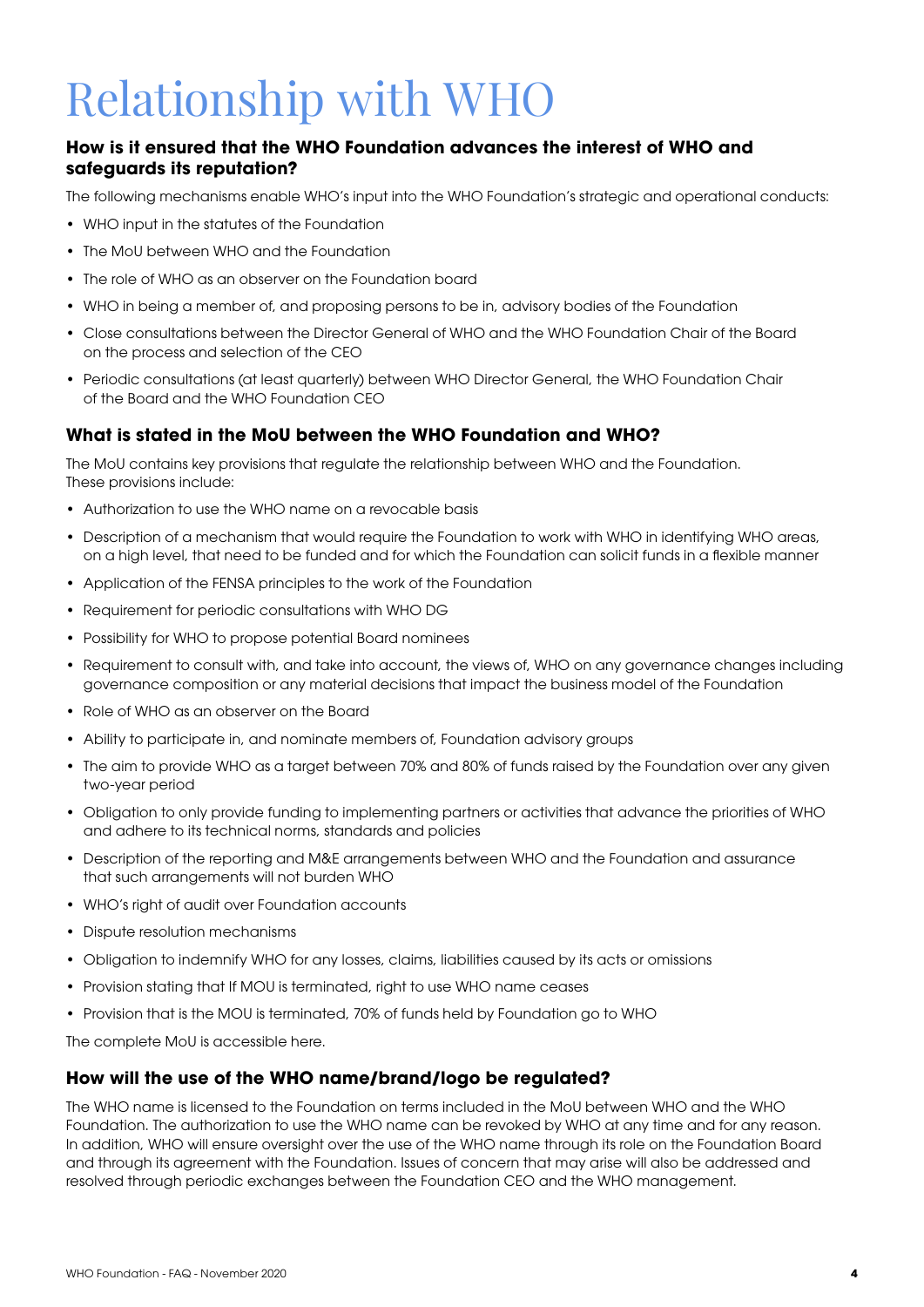# <span id="page-4-0"></span>Donations

#### **Are donations to the WHO Foundation tax deductible?**

Donations to the WHO Foundation are enabled through Transnational Giving Europe (TGE), a network of philanthropic institutions collaborating to foster charitable giving within Europe, to make donations by European residents (of 21 countries) eligible for tax deduction in their own country. Donations from US American citizens are enabled through a

collaboration with a US 501c3 entity to be eligible for tax deduction. Similar arrangements will be pursued for other jurisdictions.

#### **How are donors assessed for suitability? How does FENSA come into play?**

Protecting the WHO Foundation and the WHO from reputational risks is a top priority. The WHO Foundation will follow FENSA principles when accepting donations and vetting donors. For all questions of the WHO Foundation's interpretation of FENSA principles, the WHO Foundation will consult with the WHO. Standard Operating Procedures (SoPs) are being developed and implemented to frame decision-making related to the suitability of donors. Additionally, the CEO, management, Board members and donors will be required to declare any conflicts of interest. Further, due diligence will be done for all recruitment of staff and on potential donors.

# <span id="page-4-1"></span>Partnerships

#### **How can interested individual partners and/or companies get involved and support the WHO Foundation?**

We build partnerships that can change the face of global health. Our aim is to build strong collaborations that are right for each theme and initiative. We work with partners WHO has not traditionally been able to engage, due to high transaction costs, structural difficulties, or lack of experience. While applying FENSA principles, we encourage collaborations based on aligned interests and big ambitions. We believe in leveraging the strengths and expertise of all our partners, while releasing previously unavailable funding and resources. Building a healthier future for people around the world demands flexible and coordinated efforts on a scale that has never been seen before.

We understand our partners' philanthropic engagements, such as the causes and partners they support. We work with them to craft individual donations and support. We bring donors and partners on the ground together, creating connections and teams, sharing results and information, and providing expert analysis, so that together we can discover the best possible world health solutions. All of our initiatives are grounded in research and evidence-based approaches, with measuring impact built in from the outset. We start small, and based on data-driven achievements, we scale up our involvement.

We also engage in strategic corporate partnerships. These go beyond financial contributions alone: we also welcome in-kind expertise that supports us in meeting our shared objectives.

The WHO Foundation also reaches out to the general public through campaigns related to public health events or specific health issues, as well as for focus topics related to the Foundation's themes or regional needs (e.g. Non-Communicable Diseases, Maternal and Child Health, etc.).

To get involved please contact the Foundation by email:

[info@who.foundation](mailto: info@who.foundation)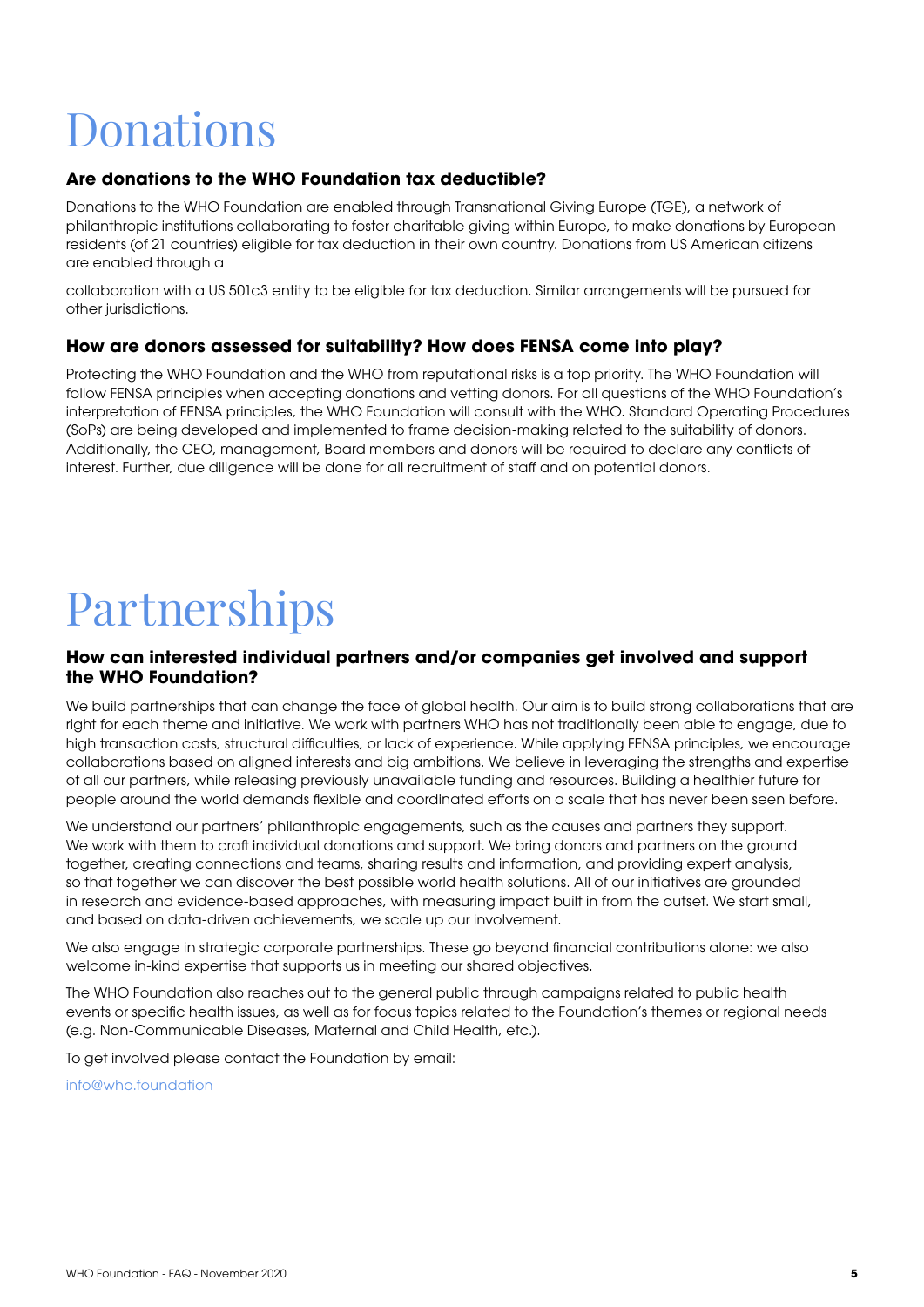### <span id="page-5-0"></span>Grant-making

#### **Who are implementing partners and how are they selected?**

Implementing partners are institutions and organisations that fit into the overall Foundation strategy and the WHO GPW. Most often they are organisations that already work with WHO. Implementing partners are decided by the Programming/Grant-management team of the Foundation.

At this point in time, we do not accept unsolicited grant applications. Please check our website (link) for future requests for proposals.

#### **What is the M&E process for grantees (i.e. WHO and WHO implementing partners)?**

The WHO already has robust processes in place for M&E and the WHO Foundation will not seek to duplicate or burden the WHO with additional processes. The WHO will be required to report on the grants they receive, but the process will plug into those already existing within the WHO.

#### **What is the extent of the flexibility of funds received (i.e. earmarked and un-earmarked funds)?**

In any foundation, un-earmarked funds are the gold standard. Particularly large gifts from HNWIs who tend to be more willing to give large gifts when they have a say in where their money goes. To mitigate this problem, the WHO Foundation will seek to create an endowment fund early on, the profits from which will provide un-earmarked funding directly for WHO. The WHO Foundation will also take a large part of the burden of donor interaction from WHO and provide its funding to WHO as flexibly as possible and fully aligned with the WHO Programme Budget.